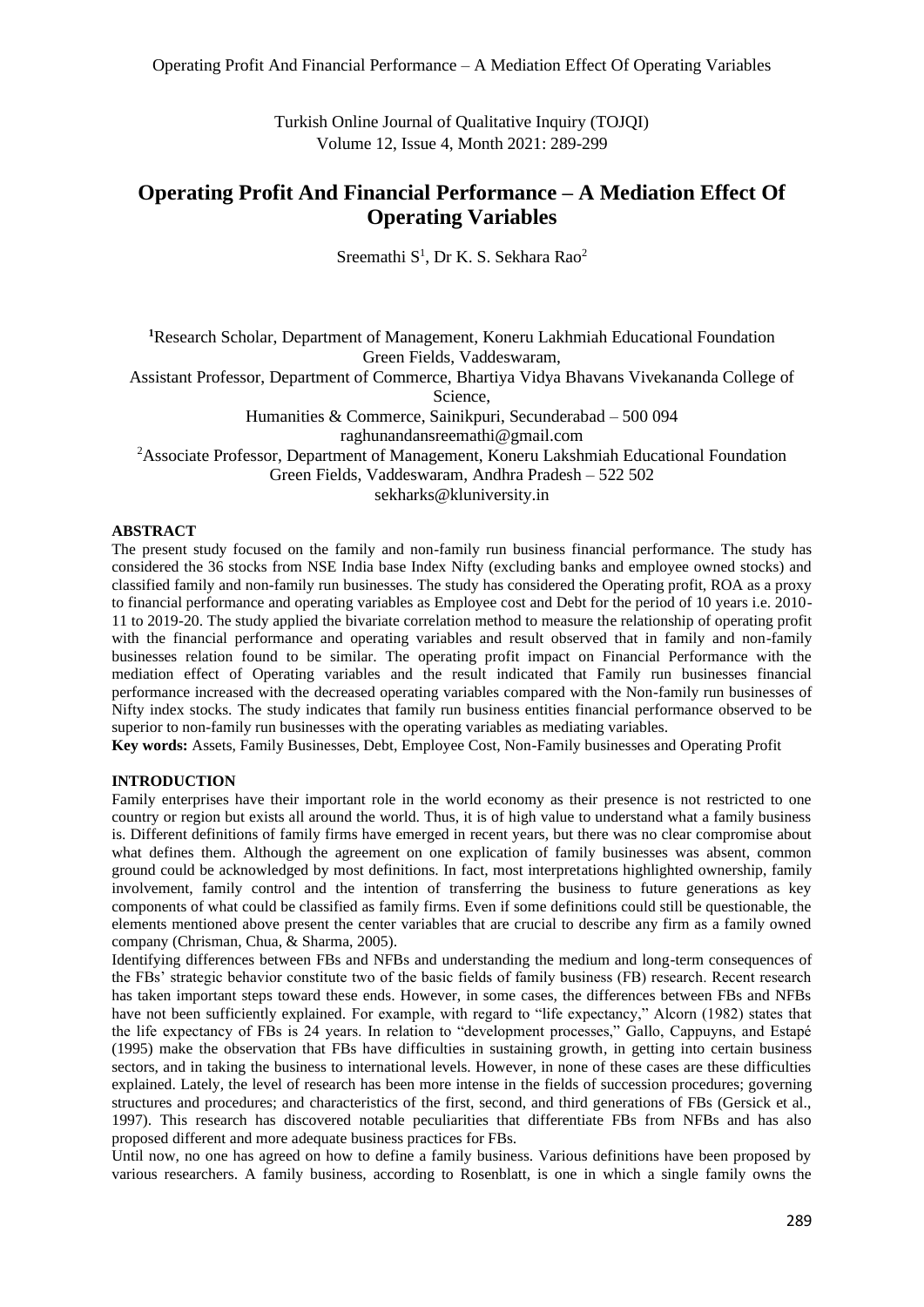majority of the stock and family members are directly involved in the operations (1985). Later, Shanker and Astrachan  $(1996)^1$  broadened the definition of family businesses to include ownership concentration, voting rights, strategic decision-making roles, multigenerational involvement in the business, and family members in managerial positions. Although there is no universal definition of a family business, the three characteristics listed below can assist in identifying one: ownership (one or more family members own a larger percentage of the company), management (one or more family members hold top management positions), and position on the board (one or more family members are directly involved in the company's board of directors). There are two types of studies that are commonly used in the field of family business management research. The first branch looks into the performance differences between family and nonfamily businesses, while the second looks into the specific characteristics of family businesses that influence firm performance. This literature review study deeply into the first branch of research. Several studies and comparisons of the performance of family and nonfamily businesses have yielded mixed results.

Firms with a long-term founding family presence outperform non-family firms in accounting and market performance. The inclusion of other block holders, as well as the disparity in the family's ownership and control rights, has little effect on these results Family business performance improves initially as family ownership grows, but then declines as family ownership grows. If the CEO is the founder of the family firm, or if the founder is chairman with a hired CEO, the family firm creates value .Accounting profitability measures have a positive correlation in companies led by family members. Family ownership and control are associated with greater management entrenchment. Hiring a professional manager has the advantage of making the manager a better manager. The cost is that in this case, professional managers control the company rather than the founder, and the manager has the authority to expropriate investors.

Outside shareholders' legal protection has a significant impact on the appeal of delegated management if organization want excellent legal protection, a professionally managed firm is the best option. When legal protection is limited, the best option for families is to remain large shareholders while hiring a professional manager who will be overseen by the family. Finally, with limited legal protection, families' best option is to run the business themselves, even if an outsider could do a better job.

On average, family businesses have a better working environment that fosters employee care and loyalty than non-family businesses. They also bring out the best in their employees and allow them to work more flexible hours. Furthermore, family businesses have lower recruitment and human resource costs, and employee commitment is already present. Communication is more efficient, and exchange is simpler in a non-family firm. When compared to non-family firms, the age of the family firm has no bearing on their performance.

Family businesses may have longer time horizons than other shareholders, implying a willingness to invest in long-term projects over short-term managerial horizons. Because the family intends to pass the business down to future generations, family businesses invest more efficiently and carefully than non-family businesses Family representation on the board has the potential to benefit both the entire board and the firm. Directors of family businesses, on average, stay with the company longer than directors of non-family businesses. In family businesses, this results in a strong company culture.

# **REVIEW OF LITERATURE:**

**Daily and Dollinger (1992):** The researchers discovered that, between 1986 and 1988, FBs outperformed NFBs in revenue turnover, profit growth, and a composite measure that represented a comparison of each company with its main competitor on four counts, using a sample of 186 manufacturing businesses in Indiana (USA) with fewer than 500 employees and sales of less than 30 million dollars per year.

**Gallo and Vilaseca (1998):** The author examines the smaller FBs used less complicated financial practises and had very low debt ratios, according to a study of 104 Spanish FBs with average 1997 revenue of 33.98 million euros (at 2001 equivalency). They were unable to find statistically meaningful variations in "resource profitability." The findings state the traits differed depending on whether the financial director was a family member or not. The only exception was when the financial director was both a high-level manager and a nonfamily member.

**Coleman and Carsky, (1999):** According to the author, interacting with a sample of small businesses in the United States with less than 500 workers resulted in a total of 4637 valid responses. Of these, 3,774 (88.4%) were FBs. According to their findings, FBs are just as likely as NFBs to use debt. Furthermore, the authors contend that the disparity in debt usage should be due to the firm's age rather than to family and nonfamily ownership.

**Miguel (2000):** The paper describes the fact that the FBs in the sample were among the top FBs in Spain, and that their financial directors shared characteristics with the financial directors of the NFBs, leads us to believe

<sup>1</sup> EY Family Business Yearbook 2014

<sup>3</sup> KPMG 2013 Report retrieved from http://www.kpmgfamilybusiness.com/family-owned-businesses-backbone-indias-economy/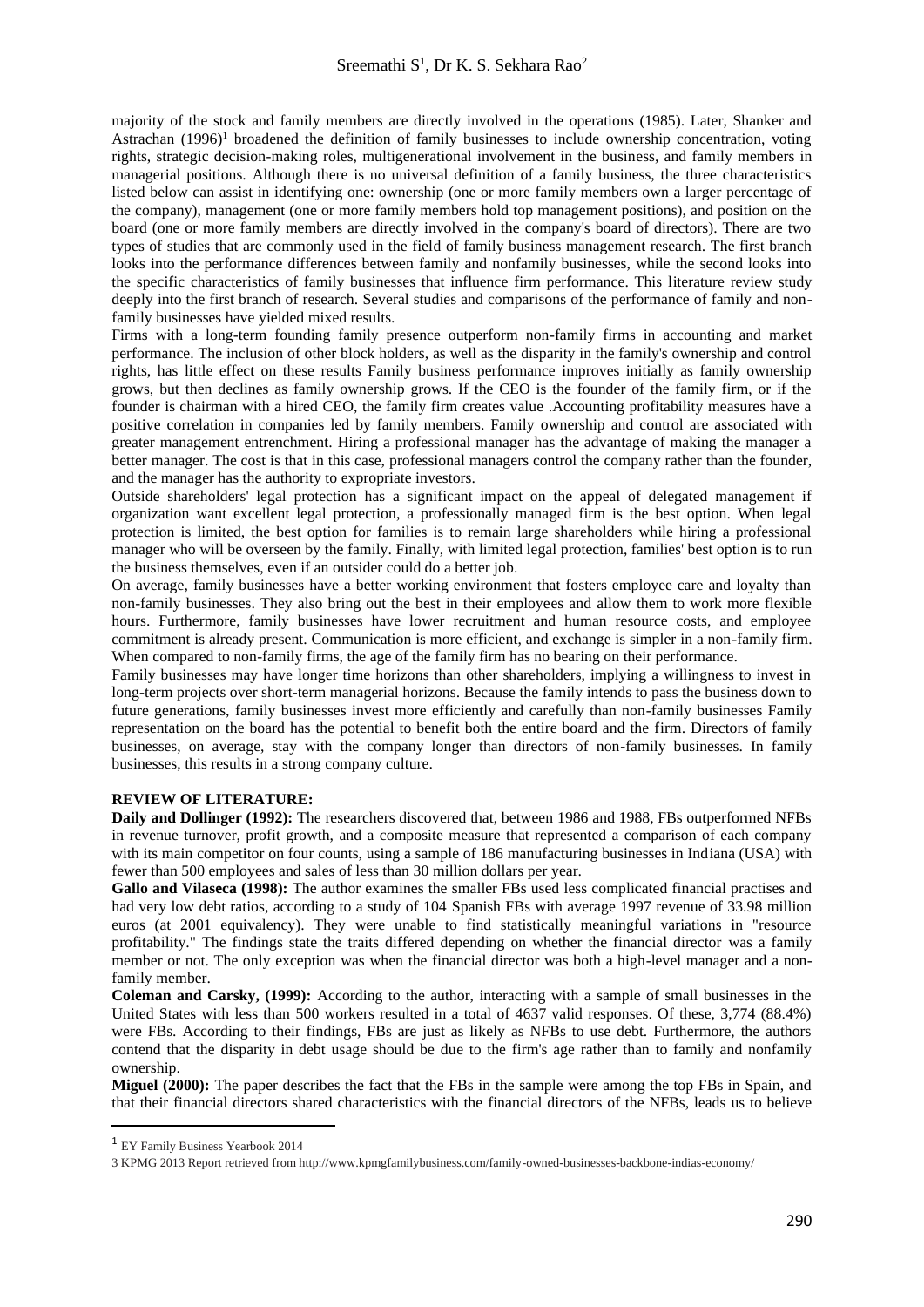# Operating Profit And Financial Performance – A Mediation Effect Of Operating Variables

that the peculiarities of the financial logic of FBs uncovered by our study are not due to a lack of experience or technical and financial skills on the part of the companies' managers. The major findings indicate that many family businesses significantly reduce their capacity for growth by not encouraging the adoption of widely accepted financial management policies due to risk aversion and fear of losing control of the company.

Aldrich & Cliff (2003): According to the author, traditional viewpoints on entrepreneurs emphasise single actors or lone wolves, while the family business creator, who is rooted within the family social system, is more likely to participate in collective action, exploiting relationships within and around the family unit. The family can function as an opportunity hub and incubator. Furthermore, specific household arrangements may lead to a more positive or negative experience, depending on whether the family fosters or hinders the venture.

**Marjorie J. Cooper, Nancy Upton, Samuel Seaman (2005)** The researcher examines CRM implementation in 82 family businesses and 370 nonfamily businesses in this report. Family and nonfamily businesses share similar perspectives on the importance of CRM, their understanding of CRM, and their progress with CRM implementation. However, using a logit regression model, the researcher discovered that the real implementation strategies of family businesses differ significantly from those of nonfamily businesses. When the size and business sector are considered, the findings remain consistent.

**Ulrich R.Orth, Mark T.Green (2009**) This study examines how customers perceive and interact with family and non-family grocery stores. Using a critical incident approach, we show that customers rate family businesses higher than non-family businesses in terms of service, frontline employee benevolence, and problemsolving orientation, but lower in terms of variety and price/value. Consumer trust in family business management policies and procedures is higher, as is frontline employee trust and satisfaction, but there are no loyalty gaps.

**Michael H. Morris (2010):** The findings indicate that it is possible to visually represent the establishment of a company in a circumflex, with a two-dimensional representation best representing the details. A positive– negative valence dimension and an arousal/engagement dimension appeared, which is consistent with previous studies in psychology. These results held true for all samples. For the arousal factor, family business founders were more engaged when interactions were considered to have no guidelines to obey and to be more ambiguous, as well as when one had to constantly outwork others.

**Arif Singapurwoko (2013):** In this study Profitability is proxy by return on equity, return on assets, net profit margin, and basic earning capacity. Each ratio represents the company's success from a variety of perspectives. However, it is also important to understand the company's ability to generate profit from its operations. As a result, it is important to consider the operation ratio from a number of viewpoints, including total assets turnover, inventory turnover, and fixed assets turnover. According to the findings, non-family businesses outperform and outlast family businesses in Indonesia.

**Elisabete Vieira (2014):** The findings indicate that family businesses are older, more indebted, and have higher debt costs than non-family businesses. The empirical results indicate that, in times of economic adversity, the age of the companies has a particularly negative impact on efficiency. This paper investigates a small European economy to provide some insights into the ownership of public companies and firm results. Finally, the study investigates the relationship between ownership and performance under both steady and adverse economic circumstances, allowing researchers to determine whether firm performance varies depending on market conditions.

**Hima Bindu Kota (2016):** The current study compares the performance of Indian family businesses to that of non-family businesses for firms listed on the BSE 500 Index over an 11-year period from 2005 to 2015. Hence, the findings state that As a result, family business management is becoming an increasingly popular academic subject. In this regard, a comparison of family and non-family companies has emerged as a significant field of research.

**Karen Watkins Fassler (2018):** According to the findings, family businesses outperform non-family businesses, and higher performance is valued in family corporations led by family members rather than outside CEOs. Firm size, Board independence, and business age all have a negative impact on return on assets, while ownership concentration has a positive impact. There is no consensus in the literature on the business opportunism of family control and management, especially when distinguishing between usual and crisis times. Despite the fact that there are numerous papers on the subject for developed markets, research on Latin American economies are scarce. With the Mexican example, this paper adds to the limited literature on the Latin American context

**Maria E. Lopez-Perez, Iguacel Melero-Polo, Rosario Vazquez-Carrasco, Jesus Cambra-Fierro (2018)** The study investigates the link between sustainability practises and financial and non-financial (i.e., image and reputation) business outcomes for small and medium-sized businesses (SMEs). Furthermore, the study intends to investigate potential differences between family and non-family businesses. To validate the proposed model, a quantitative analysis is performed on a sample of SME owners and managers using PLS techniques. According to the findings, in SME contexts, sustainability has an impact on the company's corporate credibility,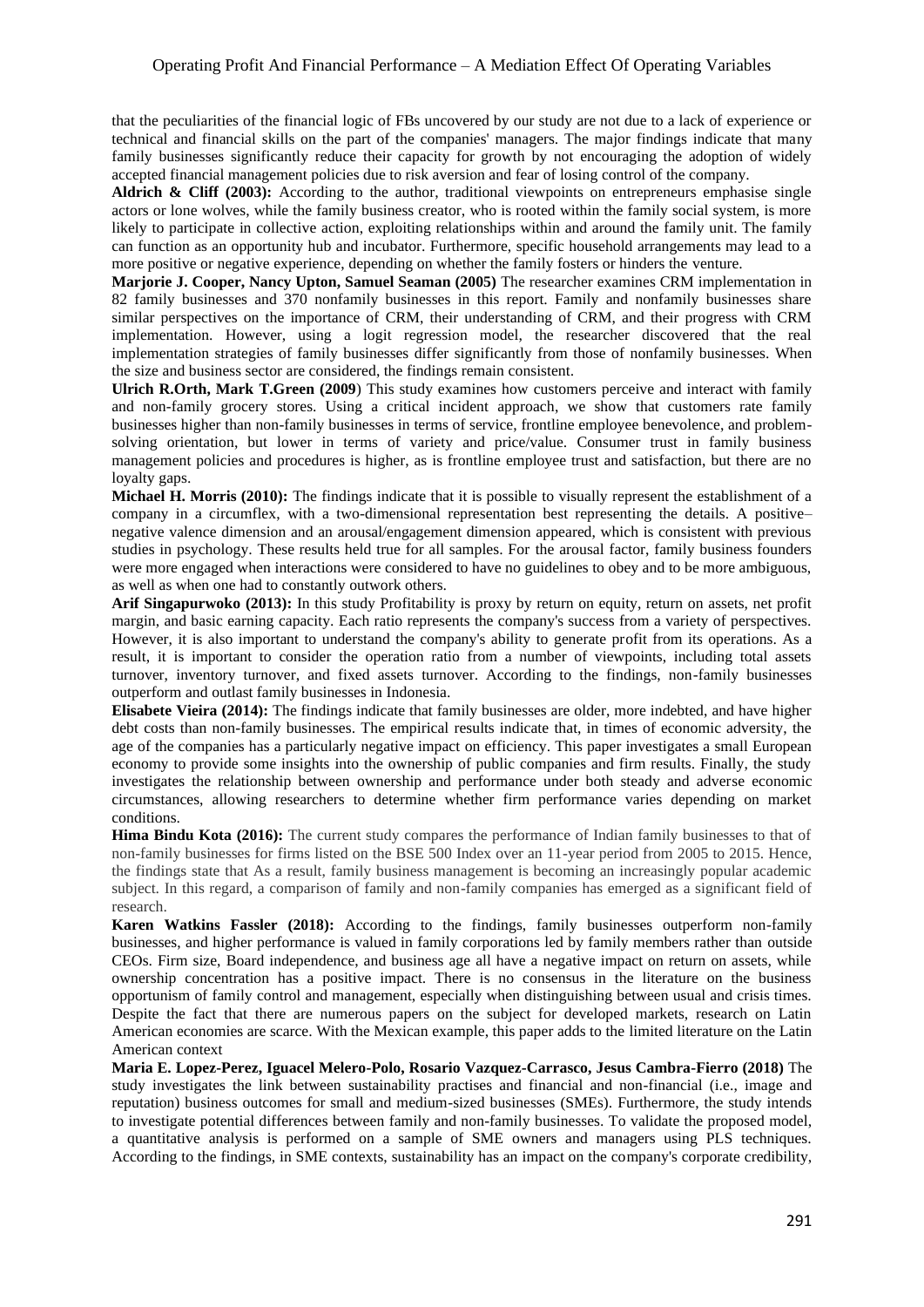brand image, and financial value. In addition, the researcher discovers that the firm's profile (family vs. nonfamily) modifies the relationship between sustainability and market outcomes.

**[Francesco Chirico,](https://onlinelibrary.wiley.com/action/doSearch?ContribAuthorStored=Chirico%2C+Francesco) [Dianne H. B. Welsh,](https://onlinelibrary.wiley.com/action/doSearch?ContribAuthorStored=Welsh%2C+Dianne+H+B) [R. Duane Ireland,](https://onlinelibrary.wiley.com/action/doSearch?ContribAuthorStored=Ireland%2C+R+Duane) [Philipp Sieger](https://onlinelibrary.wiley.com/action/doSearch?ContribAuthorStored=Sieger%2C+Philipp) (2020),** The study contend that family firm franchisors behave and perform differently than nonfamily firm franchisors. According to our findings, a family firm franchisor cultivates stronger relationships with franchisees and provides more training than a nonfamily firm franchisor.

**Ana M. Moreno-Menéndez, José C. Casillas (2021)** The study compares the growth trends of family and nonfamily businesses, taking two aspects of business growth into account: sales (performance) and employees (resources). According to the findings, family businesses expand less than non-family businesses in terms of revenue but more in terms of jobs.

**Hind Malainine, Fatima Boutaleb (2021)** The purpose of this research is to determine the total amount of money received by family and non-family businesses from foreign funds and financing, as well as the sources of that money. According to the findings, family businesses use a conservative global funding strategy to avoid losing control of the company. Indeed, rather than relying on outside funding, those businesses are typically self-sufficient.

# **OBJECTIVES OF THE STUDY:**

- 1. To understand the relationship of Operating Profit and Financial Performance.
- 2. To know the effect of operating profit on Financial Performance in relation to Operating Variables.

# **HYPOTHESIS OF THE STUDY:**

**H0:** There is no relationship between financial performances with Operating Variables of Non-family run businesses.

**H0:** There is no effect of operating profit on Financial Performance in relation to Operating variables of Family and Non-Family businesses.

#### **SCOPE OF THE STUDY**

The present study has considered the NSE India base index – Nifty stocks and classified the family and Nonfamily run business entities. The study has excluded the banking and employees owned stocks and considered 36 stocks out of 50 stocks. The study has considered the secondary data from the period of 10 years i.e. 2010-11 to 2019-20 of family and non-family owned companies.

# **RESEARCH METHODOLOGY**

The present study has adopted the exploratory research and considered the secondary data from CMIE Prowess and NSE India exchange website. The study has framed the panel by considering the family and non-family business entities operational revenue, financial performance and Operating Variables. Based on the below mentioned criteria the family businesses and non-family businesses were classified.

The main variable (i.e. family ownership and business performance) are differently described by different field researchers with little agreement **(Upton et al., 1993)**. The study indicated the conditions of family run business if,

- 1. Business was established by the family or individual at the beginning
- 2. Founder's family member or founder himself act as CEO or/and Chairman
- 3. In a business founder or founder family holding at least 15% of voting stocks

**Statistical Tools:** The study applied the various statistical tools for the framed objectives. They are as follows, **Stationary test:** The study applied the stationary tests for the panel data in E-Views under Unit root test. The statistical tools were applied after the standardising of data with the stationarity test.

**Bi-variate Correlation:** The study applied the bi-variate correlation to measure the significant relationship of Return on Asset (proxy to financial performance) with the employee cost and debt (proxy to Operating Variables).

**Andrew F Hayes Mediation Effect:** The study examined the Operating Profit impact on the financial performance with the mediation effect of Operating variables. The study applied the mediation effect analysis for the family and non-family run businesses.

**Software Package:** The study has considered the SPSS version of 25 for the application of above mentioned statistical methods.

#### **TABULATION OF DATA ANALYSIS:**

# **Objective – 1: To examine the relationship of financial performance with Operating Variables of family and non-family run businesses.**

The study made an attempt to examine the financial performance indicator – ROA relationship with the Operating Variables – employee Cost and Debt of Family and Non-Family businesses. The Family run business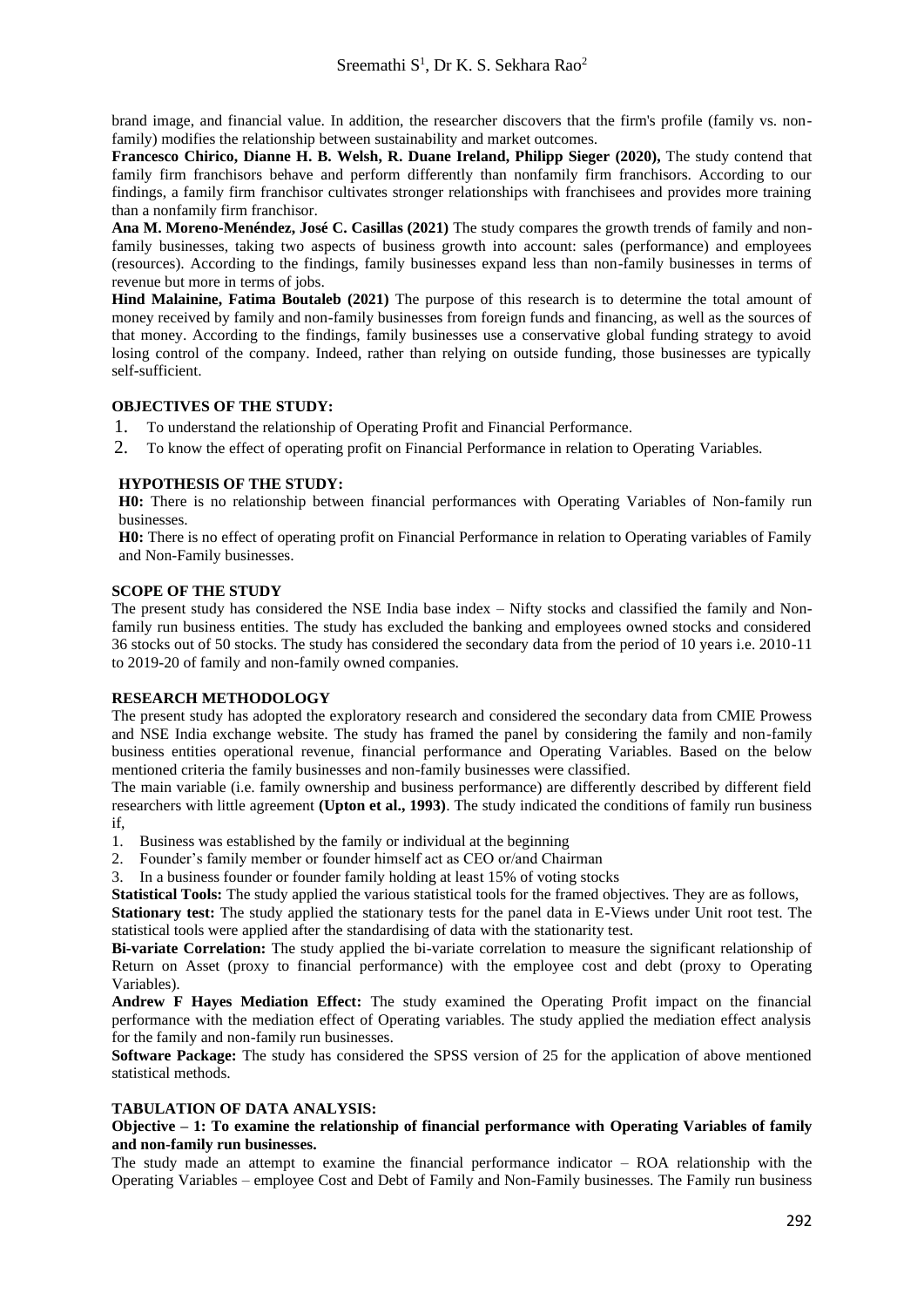financial performance relationship has been examined with the operating variables. The study applied the bivariate correlation and framed the following hypothesis.

**Null Hypothesis:** There is no relationship between financial performances with Operating Variables of family run businesses.

**Alternative Hypothesis:** There is a relationship between financial performances with Operating Variables of family run businesses.

| <b>Correlations</b>                                                                                    |                 |            |                 |                   |                |
|--------------------------------------------------------------------------------------------------------|-----------------|------------|-----------------|-------------------|----------------|
|                                                                                                        |                 |            | Family_Operatio | Family_total      | family_employe |
|                                                                                                        |                 | Family_ROA | nal revenue     | debt/ total asset | e cost         |
| Family_ROA                                                                                             | Pearson         |            |                 |                   |                |
|                                                                                                        | Correlation     |            |                 |                   |                |
|                                                                                                        | Sig. (2-tailed) |            |                 |                   |                |
|                                                                                                        | N               | 280        |                 |                   |                |
| family_Operational                                                                                     | Pearson         | $-.010$    |                 |                   |                |
| revenue                                                                                                | Correlation     |            |                 |                   |                |
|                                                                                                        | Sig. (2-tailed) | .018       |                 |                   |                |
|                                                                                                        | N               | 280        | 280             |                   |                |
| Family_total debt/                                                                                     | Pearson         | $-.210**$  | $-.082$         |                   |                |
| total asset                                                                                            | Correlation     |            |                 |                   |                |
|                                                                                                        | Sig. (2-tailed) | .000       | .173            |                   |                |
|                                                                                                        |                 | 280        | 280             | 280               |                |
| family_employee                                                                                        | Pearson         | $.172**$   | $-.067$         | $-.073$           |                |
| cost                                                                                                   | Correlation     |            |                 |                   |                |
|                                                                                                        | Sig. (2-tailed) | .004       | .264            | .221              |                |
|                                                                                                        |                 | 280        | 280             | 280               | 280            |
| $*$ $\alpha$ , and $\alpha$ is the set of $\alpha$ and $\alpha$ and $\alpha$ and $\alpha$ and $\alpha$ |                 |            |                 |                   |                |

**Table -1: Relationship of Financial Performances with Operating Variables of FRBs**

 $\mid$ \*\*. Correlation is significant at the 0.01 level (2-tailed).

*Source: Secondary Data*

The result emphasizes the Family business of "Return on Assets" with "operational revenue" with the mediator factors as Total debt/total assets and employee cost. The Pearson correlation value seemed to be -0.010 with 0.018 as p-value for operational revenue. The total debt/total asset Pearson value stated to be -.210 and for employee cost the Pearson correlation value is 0.172 meaning it is positively correlated rest operational revenue and total debts/total asset seemed to be negatively correlated. Hence there is a rejection of null hypothesis and acceptance of alternative hypothesis. Therefore there is a negative relationship in the family business of "return on assets" with "operational revenue".

The Non-Family run business financial performance relationship has been examined with the operating variables. The study applied the bivariate correlation and framed the following hypothesis.

**Null Hypothesis:** There is no relationship between financial performances with Operating Variables of Nonfamily run businesses.

**Alternative Hypothesis:** There is a relationship between financial performances with Operating Variables of Non-family run businesses.

|  | Table -2: Relationship of Financial Performances with Operating Variables of Non-FRBs |  |  |
|--|---------------------------------------------------------------------------------------|--|--|
|--|---------------------------------------------------------------------------------------|--|--|

| <b>Correlations</b>    |                            |            |             |                   |               |
|------------------------|----------------------------|------------|-------------|-------------------|---------------|
|                        |                            |            | operational | total debt/ total |               |
|                        |                            | <b>ROA</b> | revenue     | asset             | employee cost |
| Non-family ROA         | Pearson Correlation        |            |             |                   |               |
|                        | Sig. (2-tailed)            |            |             |                   |               |
|                        |                            | 150        |             |                   |               |
| Non-family operational | <b>Pearson Correlation</b> | $-.257**$  |             |                   |               |
| revenue                | Sig. (2-tailed)            | .002       |             |                   |               |
|                        |                            | 150        | 150         |                   |               |
| Non-family total debt/ | Pearson Correlation        | $-.425***$ | $-.169*$    |                   |               |
| total asset            | Sig. (2-tailed)            | .000       | .038        |                   |               |
|                        | N                          | 150        | 150         | 150               |               |
| Non-family employee    | <b>Pearson Correlation</b> | .126       | $-.071$     | $-.187*$          |               |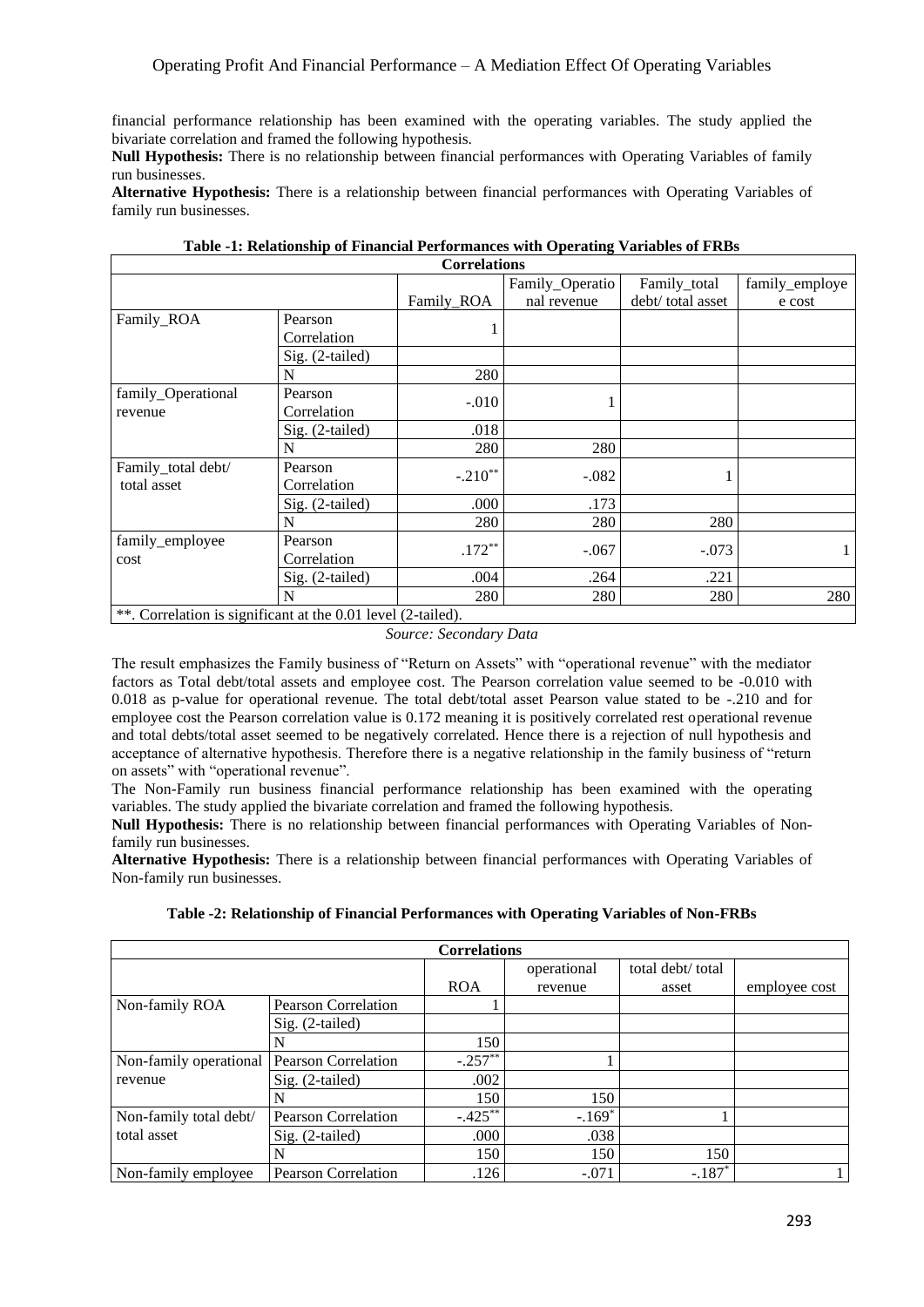| cost                                                             | Sig.<br>$(2-tailed)$ | .025 | .085 | nnn<br>.UZZ |     |
|------------------------------------------------------------------|----------------------|------|------|-------------|-----|
|                                                                  |                      | .50  | .50  | .50         | 150 |
| $ **$ . Correlation is significant at the 0.01 level (2-tailed). |                      |      |      |             |     |
| $*$ . Correlation is significant at the 0.05 level (2-tailed).   |                      |      |      |             |     |

Source: Secondary Data

The table portrays the relationship in Non-Family Business of "Return on assets" with "Operational revenue". The significant value is observed to be 0.002 which is lesser than 0.05 meaning there is rejection of null hypothesis and acceptance of alternative hypothesis. The Pearson correlation is tending to be -0.257. The relation between "Return on assets" with "Operational revenue" is negatively correlated. But, the results of the study also implies the Positive correlation for Employee cost with 0.126 Pearson correlation and significance is  $0.025<0.05$ . For Total debt/total assets the value seemed to be  $-0.425$  meaning the negative correlation. Hence, it implies there is negative correlation in Non-family business of "Return on assets" & "Operational Revenue" with the mediators as "total debt/Total assets" and "Employee cost".

# Objective - 2: To know the effect of operating profit on Financial Performance in relation to Operating Variables.

#### ROA to Operational Revenue with relation to Employee Cost (Family)

Run MATRIX procedure:

\*\*\*\*\*\*\*\*\*\*\*\*\*\*\*\*\*\* PROCESS Procedure for SPSS Version 3.5 \*\*\*\*\*\*\*\*\*\*\*\*\*\*\*\*\*\*

Written by Andrew F. Hayes, Ph.D. www.afhayes.com Documentation available in Hayes (2018). www.guilford.com/p/hayes3

Model:  $4$ 

Y: ROA Fami X: OP Famil M : EC Famil

Sample Size: 150

**OUTCOME VARIABLE:** EC Famil

Model Summary

**MSE**  $\mathbf{F}$  $df1$  $df2$  $\mathbf{R}$  $R-sq$  $\mathbf{D}$ 7.761 1.0000 148.0000 .7715 .0061 95569511.7 .0017

Model

coeff **LLCI ULCI** se  $\mathbf{f}$  $\mathbf{p}$ constant 7030.9601 931.7645 7.5459 .0000 5189.6778 8872.2424 .8717 -.8719  $.0017 -2.4825$ OR Famil  $-.7600$  $.9626$ 

\*\*\*\*\*\*\*\*\*\*\*\*\*\*\*\*\* DIRECT AND INDIRECT EFFECTS OF X ON Y \*\*\*\*\*\*\*\*\*\*\*\*\*\*\*\*\*\*

Direct effect of X on Y Effect **LLCI ULCI**  $se$  $\ddot{\mathbf{r}}$  $\mathbf{D}$ .5021  $.2007 -3.1372$ .0021 -.6035 -.1008

Indirect effect(s) of  $X$  on  $Y$ : Effect BootSE BootLLCI BootULCI  $.0001-.7002$ EC\_Famil -.6201 .0000

\*\*\*\*\*\*\*\*\*\*\*\*\*\*\*\*\*\*\*\*\*\*\*\* ANALYSIS NOTES AND ERRORS \*\*\*\*\*\*\*\*\*\*\*\*\*\*\*\*\*\*\*\*\*\*\*\*\*\*

Level of confidence for all confidence intervals in output: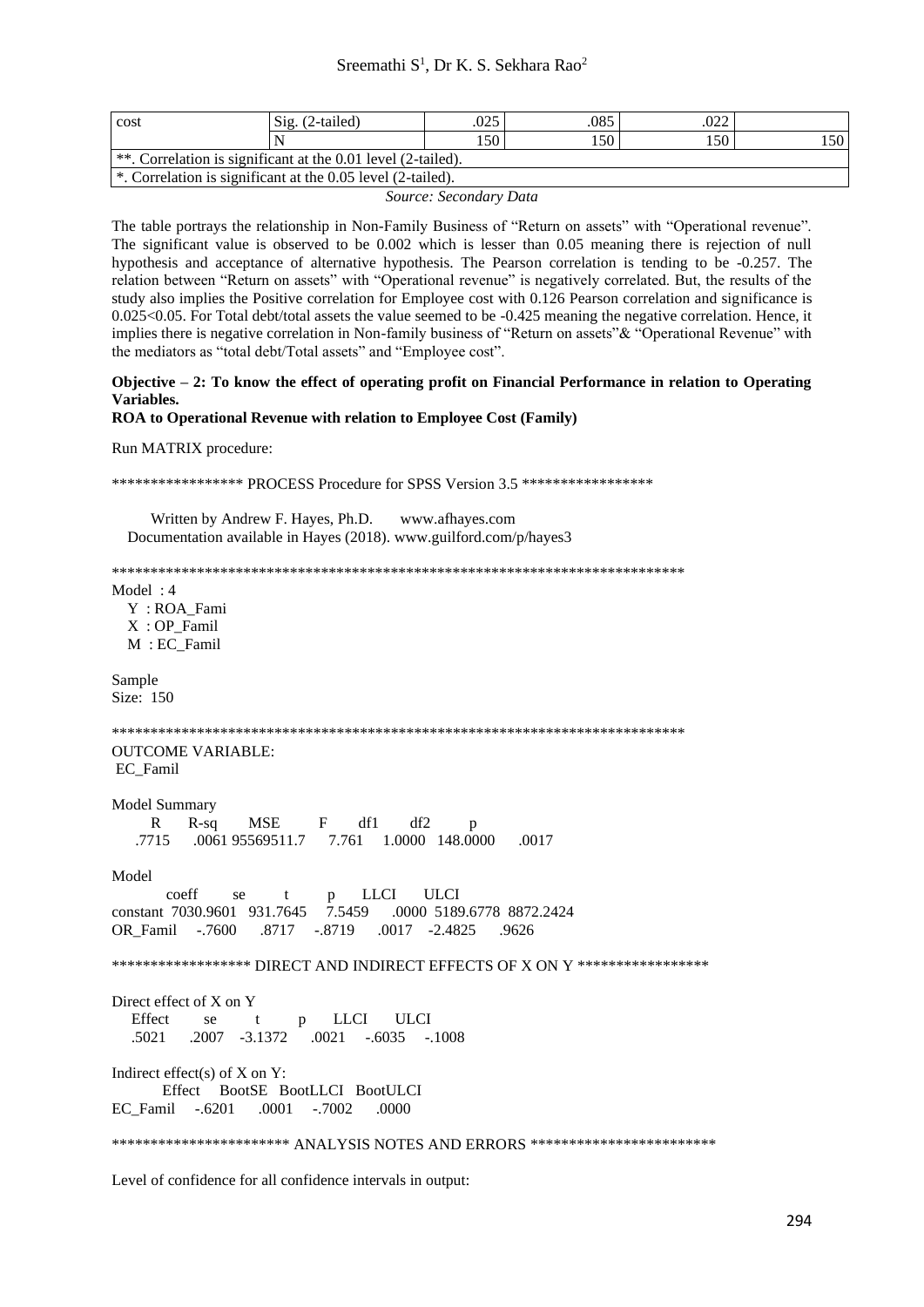95.0000

------ END MATRIX -----

The above study illustrates the Return of assets mediation effect Employee cost on Operational revenue in Family Business. Here, return on assets  $(Y)$  as dependent variable,  $(X)$  Operational Revenue as independent variable and Mediator Employee cost (M). The results of the study indicates the coefficient value of direct effect (i.e. return on assets on Operational revenue) is 0.5021, defines there is significant impact of dependent on independent variable. The coefficient value of indirect effect is found to be -0.6201, implies that financial performance will increase with the increase in operating profit, if the employee cost increase, the operating profit has negative impact on financial performance. R-square is determined to be 0.0061 implies the model fitness. Hence, there is a rejection of Null hypothesis and acceptance of alternative hypothesis. Thus, it results that there is negative impact of the return on assets on operational revenue with the mediator factor as employee cost.

### ROA to Operation Revenue with relation to Debt (Family)

Run MATRIX procedure:

\*\*\*\*\*\*\*\*\*\*\*\*\*\*\*\*\*\* PROCESS Procedure for SPSS Version 3.5 \*\*\*\*\*\*\*\*\*\*\*\*\*\*\*\*\*\* Written by Andrew F. Hayes, Ph.D. www.afhayes.com Documentation available in Hayes (2018). www.guilford.com/p/hayes3 Model:  $4$ Y: ROA\_Fami X: OR Famil  $M:TD$  famil Sample Size: 150 **OUTCOME VARIABLE:** TD\_famil Model Summary  $\mathbf R$  $R-sq$ **MSE**  $\mathbf{F}$ df1 df2  $\mathbf{D}$ .7701 .6289 4.4086 1.0000 148.0000 .0375 .0000 Model **ULCI** coeff **LLCI** se  $\mathbf{t}$  $\mathbf{p}$ .0004 6.3394  $.0020$ constant .0028  $.0000$ 0037 OR Famil .0000  $.0000 -2.0997$ .0375 .0000 .0000 \*\*\*\*\*\*\*\*\*\*\*\*\*\*\*\*\*\* DIRECT AND INDIRECT EFFECTS OF X ON Y \*\*\*\*\*\*\*\*\*\*\*\*\*\*\*\*\*\* Direct effect of X on Y Effect **LLCI ULCI**  $se$  $\ddot{\phantom{1}}$  $\, {\bf p}$ .2023  $.0007 -3.2661$ .0014 -.4037 -.0009 Indirect effect(s) of  $X$  on  $Y$ : Effect BootSE BootLLCI BootULCI TD\_famil .6001 .0002 .7003 .1003 \*\*\*\*\*\*\*\*\*\*\*\*\*\*\*\*\*\*\*\*\*\*\*\* ANALYSIS NOTES AND ERRORS \*\*\*\*\*\*\*\*\*\*\*\*\*\*\*\*\*\*\*\*\*\*\*\*\*\* Level of confidence for all confidence intervals in output: 95.0000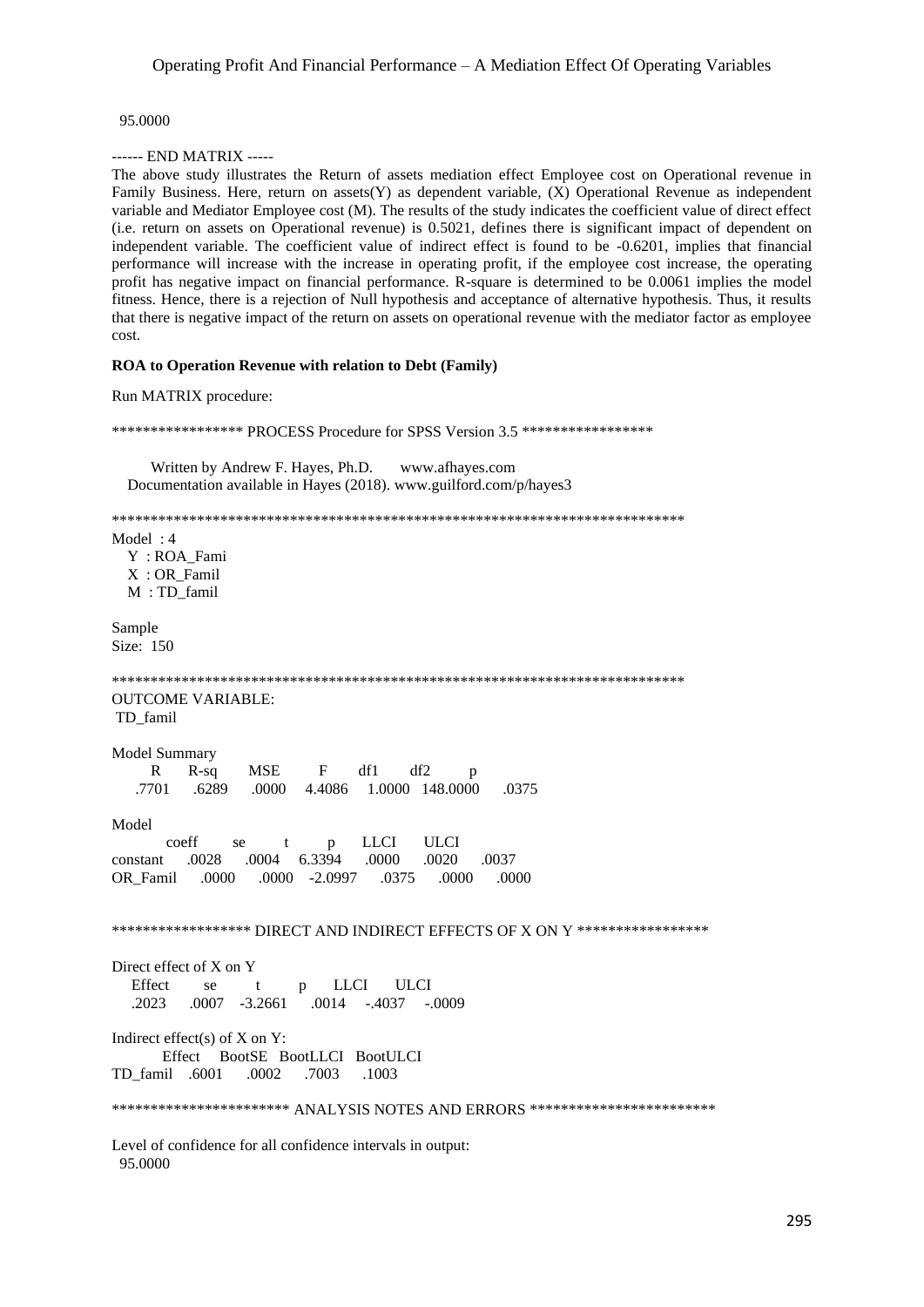------ END MATRIX -----

The results describe the Return of assets mediation effect Employee cost on Operational revenue in Family Business. Here, return on assets (Y) as dependent variable, (X) Operational Revenue as independent variable and Mediator Total debt/total assets (M). The results of the study indicates the coefficient value of direct effect (i.e. return on assets on Operational revenue) is -0.2023, defines there is significant impact of dependent on independent variable. The coefficient value of indirect effect is found to be 0.6001. R-square is determined to be 0.6289 implies the model fitness. Hence, there is a rejection of Null hypothesis and acceptance of alternative hypothesis. Thus, it results that there is negative impact of the return on assets on Operating profit in direct effect but in direct effect it shows the positive effect with the mediator factor as Total debt/total assets.

### ROA TO Operation Revenue with relation to Employee Cost (Non Family)

Run MATRIX procedure:

\*\*\*\*\*\*\*\*\*\*\*\*\*\*\*\*\*\* PROCESS Procedure for SPSS Version 3.5 \*\*\*\*\*\*\*\*\*\*\*\*\*\*\*\*\*\* Written by Andrew F. Hayes, Ph.D. www.afhayes.com Documentation available in Hayes (2018). www.guilford.com/p/hayes3 Model:  $4$ Y: ROA\_NonF X: OR NonFa  $M$  : EC NonFa Sample Size: 280 **OUTCOME VARIABLE:** EC\_NonFa **Model Summary**  $\mathbf R$  $R-sq$ **MSE**  $\mathbf{F}$ df1 df2 .6700 1.2546 1.0000 278.0000 .0037 .0045 110609055 Model **LLCI ULCI** coeff se  $\ddagger$  $\mathbf{p}$ constant 6620.5498 881.8275 7.5078 .0000 4884.6419 8356.4577 OR NonFa -.9306 .8308 -1.1201  $.0037 - 2.5661$ .7049 \*\*\*\*\*\*\*\*\*\*\*\*\*\*\*\*\*\* DIRECT AND INDIRECT EFFECTS OF X ON Y \*\*\*\*\*\*\*\*\*\*\*\*\*\*\*\*\*\* Direct effect of X on Y Effect **LLCI ULCI**  $se$  $\ddagger$ p  $-.8000$  $.0006$ 5.0269  $.0006$   $-.0012$   $.0012$ Indirect effect(s) of  $X$  on  $Y$ : Effect BootSE BootLLCI BootULCI  $.0001 - .9103$ EC NonFa -. 8601  $.0011$ \*\*\*\*\*\*\*\*\*\*\*\*\*\*\*\*\*\*\*\*\*\*\* ANALYSIS NOTES AND ERRORS \*\*\*\*\*\*\*\*\*\*\*\*\*\*\*\*\*\*\*\*\*\*\*\*\* Level of confidence for all confidence intervals in output: 95.0000

------ END MATRIX -----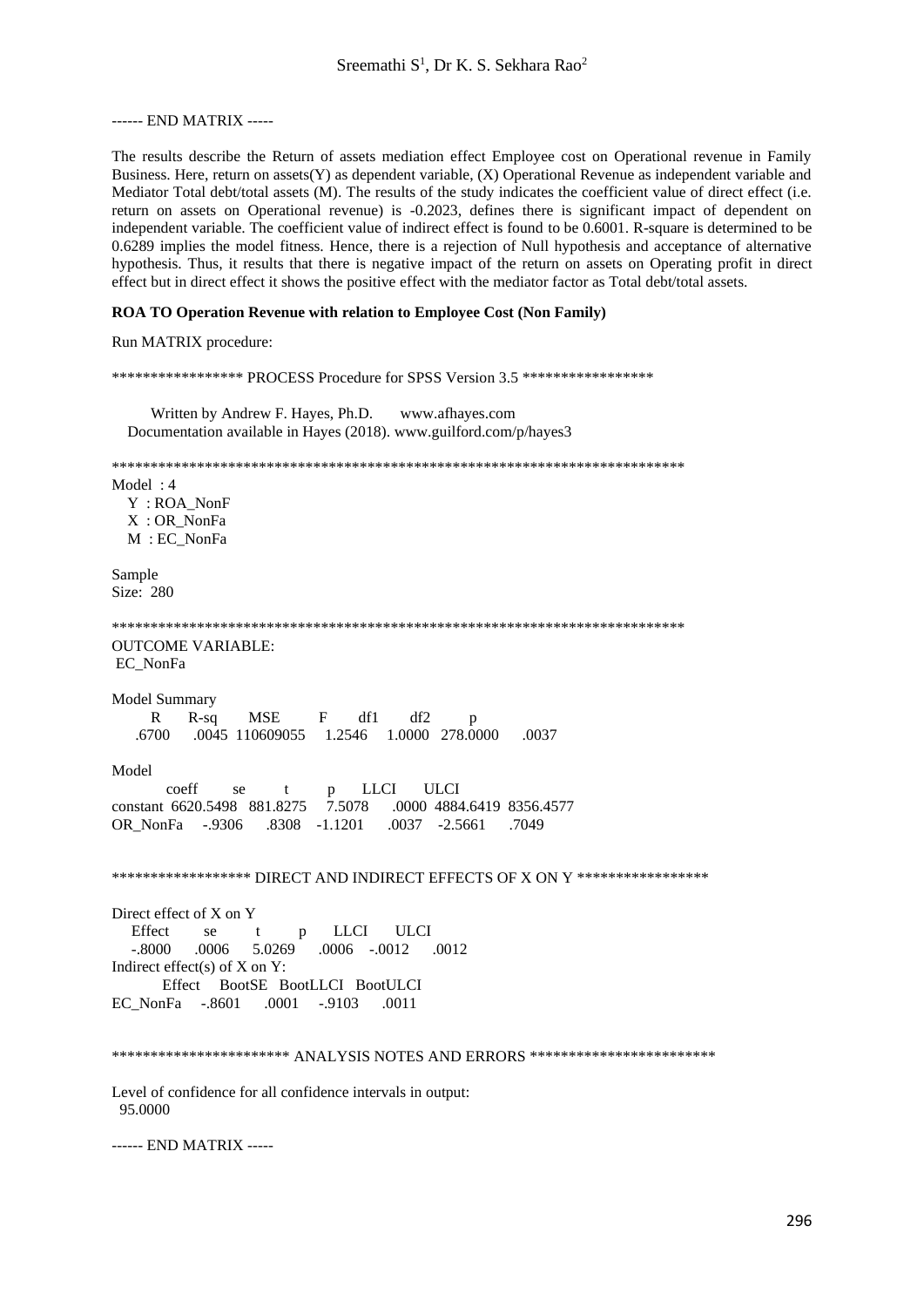# Operating Profit And Financial Performance – A Mediation Effect Of Operating Variables

The table explains the mediation effect of the Non-family business of Return on assets with Operating profit mediator as Employee cost.  $(Y)$  Is dependent variable i.e. return on assets,  $(X)$  is independent variable i.e. Operating profit and (M) is mediator factor i.e. Employee cost. The study results the increase of the return of assets will increase in the unit of Operating profit. The coefficient value of the direct effect from return on assets on Operating profit is -0.8000 and in indirect effect it is -0.8601 which is less than the direct effect (-0.8000). The p-value is observed to be less than 0.05 that implies the significance of the model. The r-square value is tend to be 0.6700 signifies the model fitness which is strongly fit. Hence, the study indicates the negative influence of the Return on assets on operational efficiency with the mediator as employee cost in non-family business.

# ROA to Operation Revenue with relation to Debt (Non-Family)

Run MATRIX procedure:

\*\*\*\*\*\*\*\*\*\*\*\*\*\*\*\*\*\* PROCESS Procedure for SPSS Version 3.5 \*\*\*\*\*\*\*\*\*\*\*\*\*\*\*\*\* Written by Andrew F. Haves, Ph.D. www.afhaves.com Documentation available in Hayes (2018). www.guilford.com/p/hayes3 Model: 4 Y: ROA\_NonF X: OR NonFa M: TD NonFa Sample Size: 280 **OUTCOME VARIABLE:** ROA\_NonF Model Summary  $R-sq$ **MSE**  $\mathbf F$ df1 df2  $\mathbf{R}$ 6.4919 2.0000 277.0000 .6116 .6448 61.4682 .0018 Model coeff **LLCI ULCI** se  $\ddagger$  $\mathbf{p}$ .7240 15.1751  $constant$  10.9875 .0000 9.5622 12.4128 .0006 -.4627 .6439 OR NonFa -.0003  $-.0015$ - 0009 TD NonFa -252.7558 70.2231 -3.5993 .0004 -390.9946 -114.5169 \*\*\*\*\*\*\*\*\*\*\*\*\*\*\*\*\* DIRECT AND INDIRECT EFFECTS OF X ON Y \*\*\*\*\*\*\*\*\*\*\*\*\*\*\*\*\*\* Direct effect of X on Y Effect **LLCI** se **IILCI**  $\mathbf{f}$  $\mathbf{p}$  $-.6003$ .0006 -.4627 .6439 -.9015 .0009 Indirect effect(s) of  $X$  on  $Y$ : Effect BootSE BootLLCI BootULCI  $TD_NonFa$  -.5102  $.0001-.6001$ .0004 \*\*\*\*\*\*\*\*\*\*\*\*\*\*\*\*\*\*\*\*\*\*\* ANALYSIS NOTES AND ERRORS \*\*\*\*\*\*\*\*\*\*\*\*\*\*\*\*\*\*\*\*\*\*\*\*\* Level of confidence for all confidence intervals in output: 95.0000

------ END MATRIX -----

The table signifies the mediation effect of the Non-family business of Return on assets with Operating profit mediator as Total debts/total assets. (Y) Is dependent variable i.e. return on assets, (X) is independent variable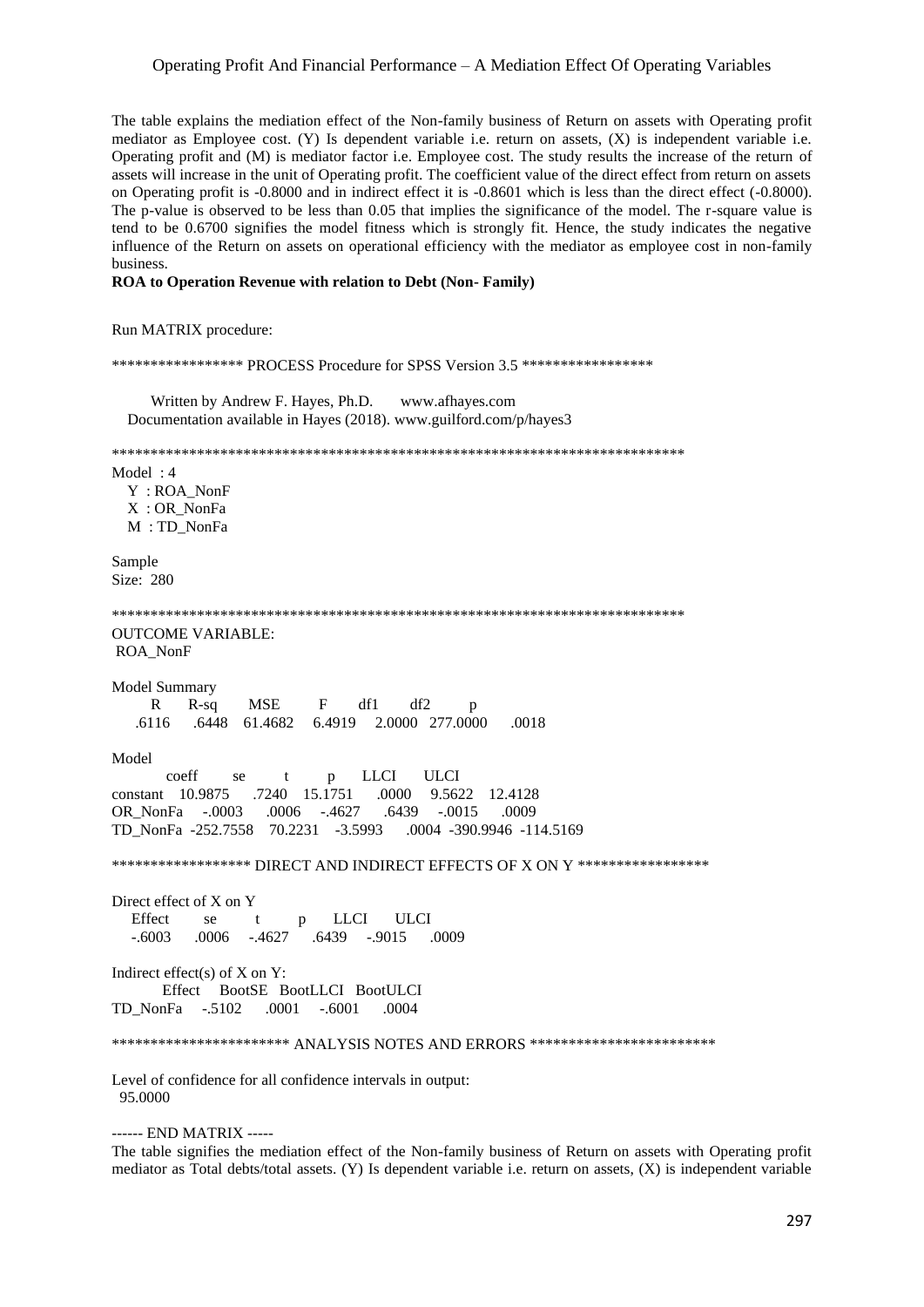i.e. Operating profit and (M) is mediator factor i.e. Total debts/total assets. The study results the increase of the return of assets will increase in the unit of Operating profit. The coefficient value of the direct effect from return on assets on Operating profit is -0.6003 and in indirect effect it is -0.5102 which is more than the direct effect (- 0.6003). The p-value is observed to be less than 0.05 that implies the significance of the model. The r-square value is tend to be 0.6448 summarizes the model fitness which is strongly fit. Hence, the study indicates the negative influence of the Return on assets on operational efficiency with the mediator as Total debt/total assets in non-family business.

# **FINDINGS OF THE STUDY**

- 1. The study reveals from bivariate correlation of Family Business, the proxy variable of Financial Performance (Return on Assets) is found to be negatively correlated with the proxy variable of Operating Profit. Financial performance is negatively related to family business debt and positively related to employee costs.
- 2. The study reports from bivariate correlation of Non-Family business, the proxy variable of financial performance (Return on Assets) with Independent variable (Operating Profit) and Mediation variable (Debt and Employee cost) are found to be negatively correlated.
- 3. The study reports that Operating profit is impact positively on financial performance in case of family and Non Family Business, which implies there is significant direct effect on Financial Performance.
- 4. It found that, operating profit had shown negative impact on Financial Performance in relation to employee cost as well as debt in case of Family business. Similarly, in case of non-family business operating profit had shown negative impact in relation to employee cost and debt on financial performance.
- 5. It reveals that, Operating profit coefficient value is higher in case of family business than non-family business, implies that earning capability is higher in family business as compare to non-family business which are listed under the Nifty 50.

### **CONCLUSION OF THE STUDY**

The present study has been emphasized on the impact of operating profit on financial performance in relation to the operating revenue of family and non-family run businesses. The study has considered the NSE India base index Nifty stocks and excluded the banking and employee owned stocks. The study has framed the panel data by considering the 36 stocks and measured the significant relationship of operating profit with the financial performance with the operating variables of family and non-family run businesses with the statistical method of Bi-variate correlation. The study result reveals that both the family and non-family run businesses relationship observed to be similar between the operating profit and the financial performance. The study examined the operating profit impact on Financial Performance with the mediation effect of Operating variables and the result indicated that Family run businesses financial performance increased with the decreased operating variables compared with the Non-family run businesses of Nifty index stocks. Therefore, the study indicates that family run business entities financial performance observed to be superior to non-family run businesses with the operating variables as mediating variables.

### **FURTHER RESEARCH SCOPE**

The present study has been confined to Nifty index stocks. Therefore, the study suggests to expand the study to Nifty – 200 index stocks. The study also suggests to compare the family and non-family run businesses performance by considering the sectors of BSE and NSE India.

#### **REFERENCES:**

- Daily, C.M. and Dollinger (1992), M.J. "An empirical examination of ownership structure in family and professionally managed firms", Family Business Review, Vol. V, No. 2,.
- Gallo, M.A. and Vilaseca (1998), A. "A Financial Perspective on Structure, Conduct, and Performance in the Family Firm: An Empirical Study", Family Business Review, Vol. XI, No. 1,.
- Coleman, S. and Carsky, M (1999), "Sources of Capital for Small Family-Owned Businesses: Evidence from the National Survey of Small Business Finances", Family Business Review, Vol. XII, No. 1, March.
- Miguel A.Gallo(2000), "Comparison Of Family And Non-Familybusiness: Financial Logic And personal Preferences ", Working paper 406, vol 1 (6).
- Aldrich, H.E. & Cliff, J.E. (2003). The pervasive effects of family on entrepreneurship: Toward a family embeddedness perspective. Journal of Business Venturing, 18(5), 573–596.
- Marjorie J. Cooper, Nancy Upton, Samuel Seaman (2005), Customer Relationship Management: A Comparative Analysis of Family and Nonfamily Business Practices, [Journal of Small Business Management,](https://onlinelibrary.wiley.com/journal/1540627x) [Volume 43, Issue 3](https://onlinelibrary.wiley.com/toc/1540627x/2005/43/3) p. 242-256